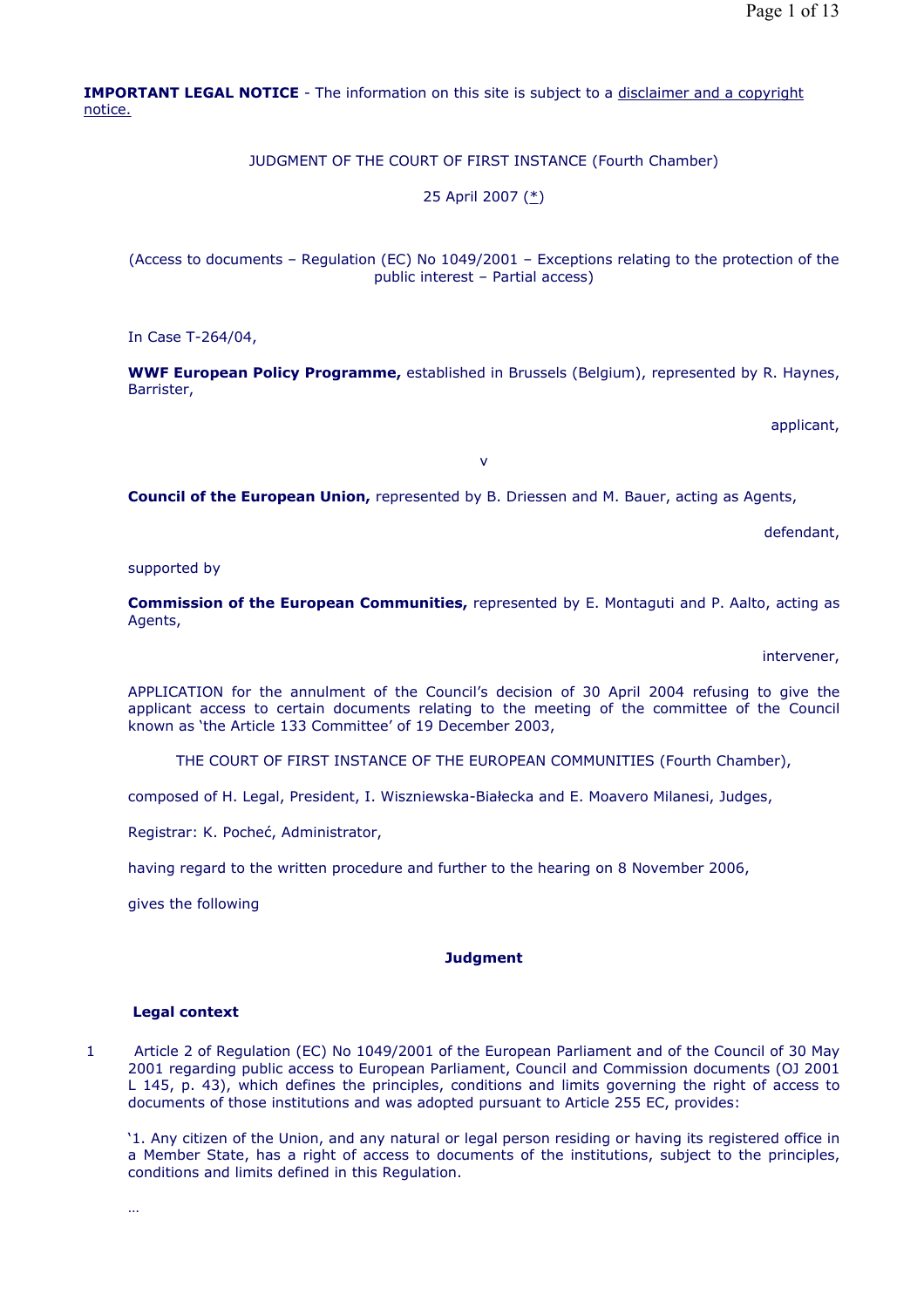3. This Regulation shall apply to all documents held by an institution, that is to say, documents drawn up or received by it and in its possession, in all areas of activity of the European Union.'

2 Article 4 of Regulation No 1049/2001 provides:

'1. The institutions shall refuse access to a document where disclosure would undermine the protection of:

- (a) the public interest as regards:
	- …
	- …
	- international relations,
	- the financial, monetary or economic policy of the Community or a Member State;
- (b) privacy and the integrity of the individual, in particular in accordance with Community legislation regarding the protection of personal data.

2. The institutions shall refuse access to a document where disclosure would undermine the protection of:

– commercial interests of a natural or legal person, including intellectual property,

 $\sim$ 

unless there is an overriding public interest in disclosure.

3. Access to a document, drawn up by an institution for internal use or received by an institution, which relates to a matter where the decision has not been taken by the institution, shall be refused if disclosure of the document would seriously undermine the institution's decision-making process, unless there is an overriding public interest in disclosure.

Access to a document containing opinions for internal use as part of deliberations and preliminary consultations within the institution concerned shall be refused even after the decision has been taken if disclosure of the document would seriously undermine the institution's decision-making process, unless there is an overriding public interest in disclosure.

4. As regards third-party documents, the institution shall consult the third party with a view to assessing whether an exception in paragraph 1 or 2 is applicable, unless it is clear that the document shall or shall not be disclosed.

…

6. If only parts of the requested document are covered by any of the exceptions, the remaining parts of the document shall be released.'

3 Under Article 7 of Regulation No 1049/2001:

'1. An application for access to a document shall be handled promptly. An acknowledgement of receipt shall be sent to the applicant. Within 15 working days from registration of the application, the institution shall either grant access to the document requested and provide access in accordance with Article 10 within that period or, in a written reply, state the reasons for the total or partial refusal and inform the applicant of his or her right to make a confirmatory application in accordance with paragraph 2 of this Article.

2. In the event of a total or partial refusal, the applicant may, within 15 working days of receiving the institution's reply, make a confirmatory application asking the institution to reconsider its position.'

4 Article 19 of Council Decision 2002/682/EC, Euratom of 22 July 2002 adopting the Council's Rules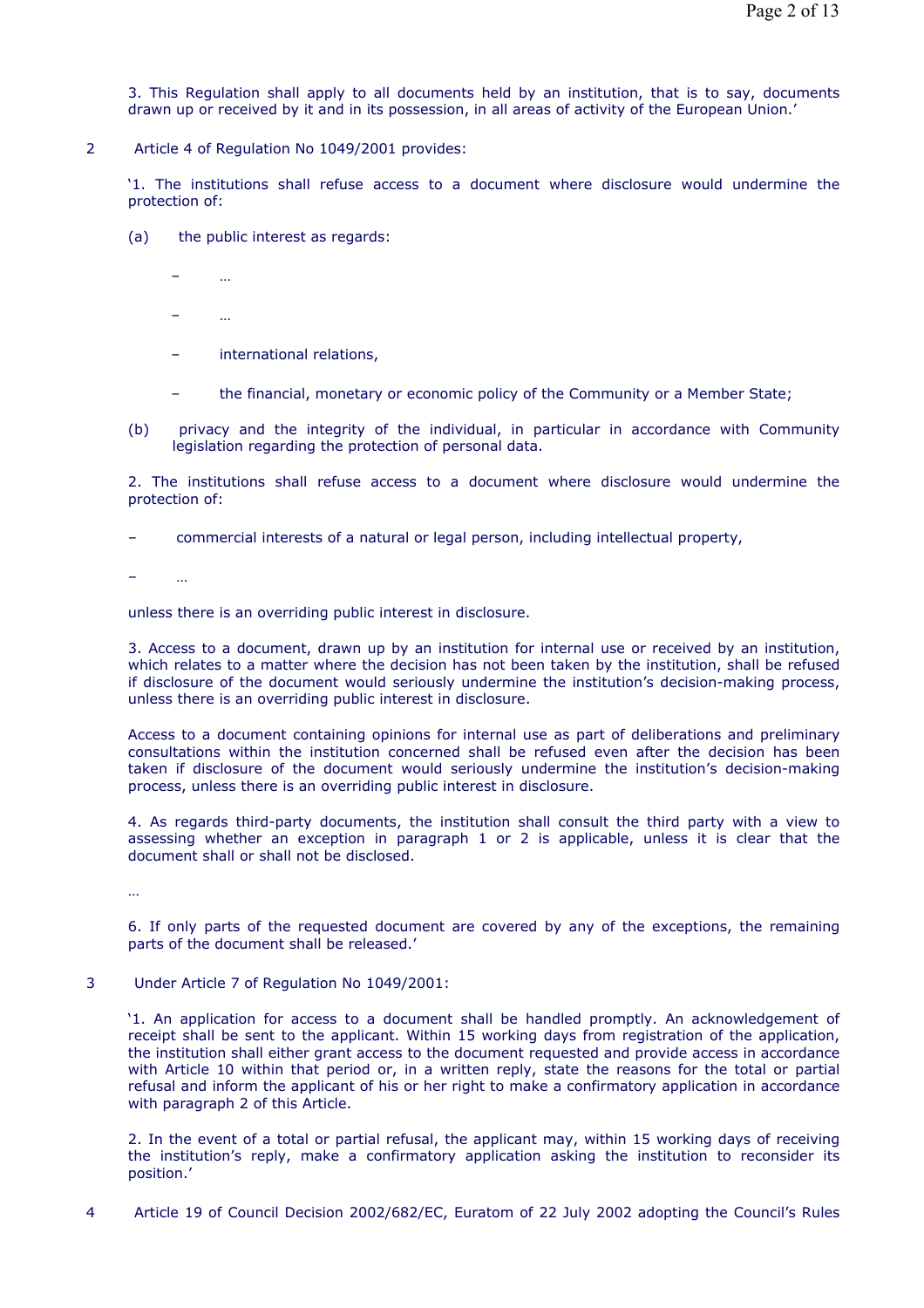of Procedure (OJ 2002 L 230, p. 7) ('the Rules of Procedure') provides:

'1. The [Committee of Permanent Representatives (Coreper)] shall be responsible for preparing the work of the Council and for carrying out the tasks assigned to it by the Council. It shall in any case ensure consistency of the Union's policies and actions and see to it that the following principles and rules are observed:

…

(d) rules on procedure, transparency and the quality of drafting.

…

3. Committees or working parties may be set up by, or with the approval of, Coreper with a view to carrying out certain preparatory work or studies defined in advance.

The General Secretariat shall update and publish the list of preparatory bodies. Only the committees and working parties on this list may meet as Council preparatory bodies.'

5 Article 21 of the Rules of Procedure states:

'Notwithstanding the other provisions of these Rules of Procedure, the Presidency shall organise the meetings of the various committees and working parties so that their reports are available before the Coreper meetings at which they are to be examined.

…'

# **Facts**

- 6 By letter of 23 February 2004, WWF European Policy Programme, a non-profit-making organisation established under Belgian law, applied to the Council on the basis of Article 6 of Regulation No 1049/2001 in order to obtain access to documents relating to the first item on the agenda of the meeting of Deputy Members of the committee known as 'the Article 133 Committee' ('the Committee') of 19 December 2003. That item was entitled 'WTO – Sustainability and Trade after Cancun'. The information sought was, first, the preparatory papers and other information provided to Deputy Members of the Committee by the Commission relating to that agenda item which, according to the applicant, included a report on the state of the negotiations in question, the positions adopted by other countries, any assessment of the outcome of the current European Union approach and outline thoughts towards a new strategy and, secondly, the minutes, resolutions or recommendations arising from that agenda item as a result of the meeting.
- 7 Upon receipt of the application, the Council consulted the Commission's staff in accordance with Article 4(4) of Regulation No 1049/2001 and, by letter dated 17 March 2004, replied to the applicant's request.
- 8 As regards the first part of that application, the Council stated, first, that it had identified a note covering a wide range of issues concerning the follow-up to the Cancun conference which raised questions on how issues in the field of trade should be treated during the multilateral negotiations in the World Trade Organisation (WTO). That note, bearing the number MD 578/03 and entitled 'Sustainability and Trade after Cancun' ('the note'), had been drawn up for the attention of the Committee by the Commission's staff on 10 December 2003. Secondly, the Council stated that, given the nature and content of the note, access to it had to be refused pursuant to the third and fourth indents of Article 4(1)(a) of Regulation No 1049/2001 on the ground that its release would undermine the European Union's commercial interests and would also be prejudicial to its economic relations with the third countries referred to in the note. Lastly, the Council refused to grant partial access to the note on the ground that the above exceptions apply to the whole document. The Council did, however, provide the applicant with a communication from the Commission to the Council and the European Parliament entitled 'The World Summit on Sustainable Development one year on: implementing our commitments' (COM(2003) 829 Final) and its annex, the Commission Staff Working Paper (SEC(2003) 1471), which were already publicly available.
- 9 As for the second part of the applicant's request, the Council stated that it did not draft minutes of meetings of the Deputy Members of the Committee.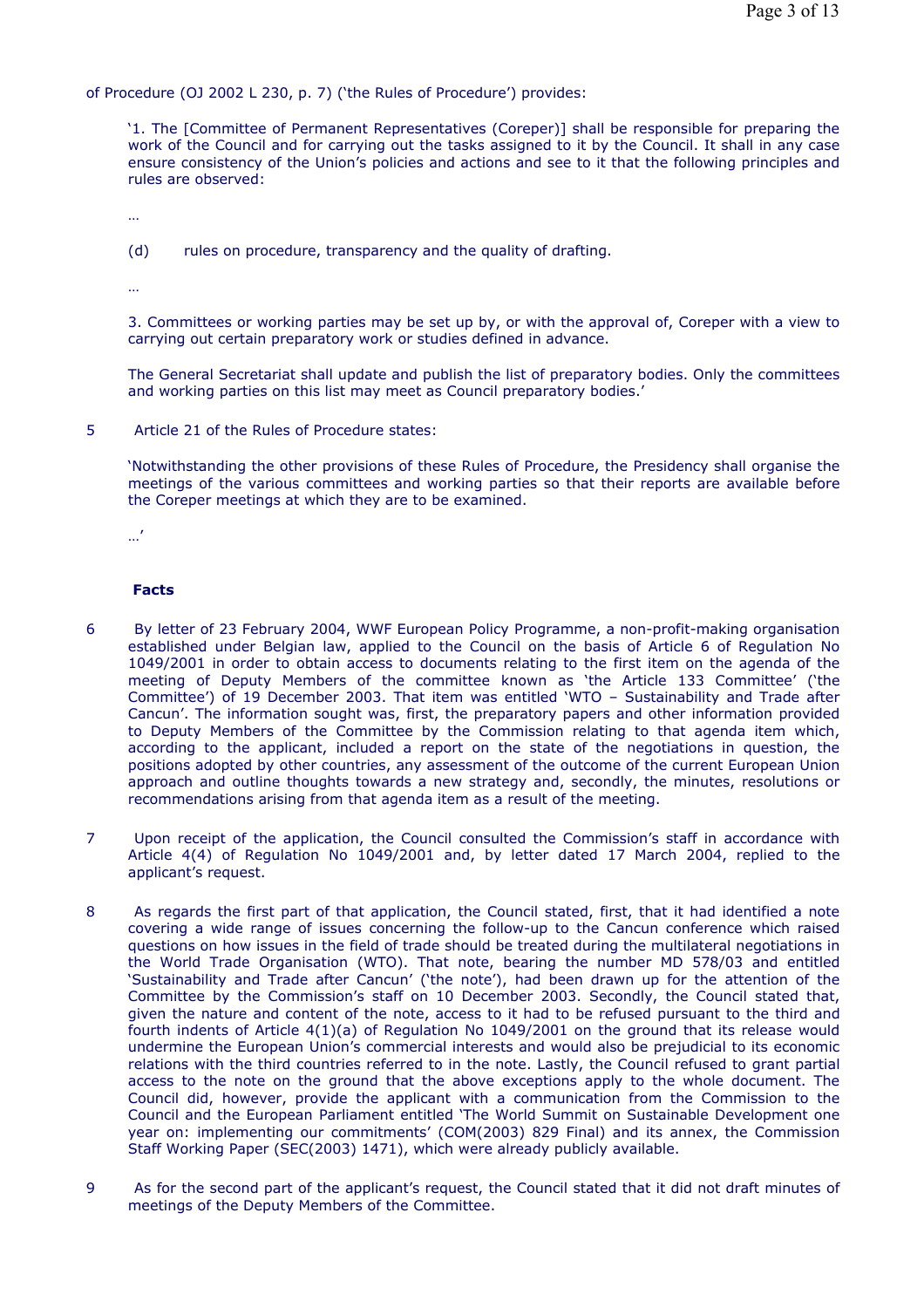- 10 By letter of 5 April 2004, the applicant made a confirmatory application on the basis of Article 7(2) of Regulation No 1049/2001 seeking a review of the Council's position with respect to the disclosure of the documents requested, in particular the parts of the note relating to sustainable development and trade. In addition, it sought clarification as to the institution holding minutes of the Committee meetings.
- 11 By decision of 30 April 2004 ('the contested decision'), the Council confirmed its refusal to disclose the note in the following terms:

'Releasing the document in question would seriously harm the EU's international economic relations with third countries referred [to] therein and also thwart the EU's commercial interests. This Commission note focuses on EU efforts to meet with developing countries' needs and objectives in order to enhance mutual support between environment and development, increasing market access, optimising trade technologies and encouraging investments. It reassesses important trade and environment issues and thoroughly examines the needs of developing countries, in order to contribute to good governance in this context. To this extent, it contains sensitive analytical elements and observations concerning EU orientation to strengthen international governance and develop EU policy direction and concrete initiatives in the key aspects of the WTO relationship, which, if disclosed, would cause prejudice to the relations between the European Union and the third countries concerned, and seriously undermine the Community's and its Member States' ongoing negotiations and, in ultimate analysis, their whole economic policy.

In the light of the above, the Council holds the view that access to this document must be refused on the basis of Article 4(1)[a], third and fourth indent of … Regulation [No 1049/2001]. Neither is it possible to grant partial access to it on the grounds of Article 4(6) [of Regulation No 1049/2001], since the above exceptions apply to its whole text.'

- 12 In the contested decision, the Council also confirmed that there were no minutes of meetings of the Deputy Members of the Committee. It observed that it was common practice, in the absence of minutes, for progress made on a specific issue to be directly reflected, where appropriate, in notes, reports or similar documents drawn up subsequent to the meetings concerned, if at all. However, the Council stated that, in the present case, it held no such documents relating to the outcome of the meeting of 19 December 2003 as regards the first item on the agenda.
- 13 In a letter to the Council dated 1 June 2004, the Commission clarified its position in relation to the applicant's request. The Commission stated that, in its view, the note should not be disclosed pursuant to the exception laid down in the third indent of Article 4(1)(a) of Regulation No 1049/2001 relating to the protection of the public interest as regards international relations. The Commission also put forward, as an additional ground for refusal, the exception laid down in Article 4(3) of Regulation No 1049/2001 with respect to the protection of the institutions' decision-making process.

#### **Procedure and forms of order sought**

- 14 By application lodged at the Registry of the Court of First Instance on 30 June 2004, the applicant brought the present action.
- 15 By document lodged at the Registry of the Court of First Instance on 23 November 2004, Friends of the Earth Ltd, a private company limited by guarantee with no share capital established in London (United Kingdom), applied for leave to intervene in support of the forms of order sought by the applicant.
- 16 By document lodged at the Registry of the Court of First Instance on 10 December 2004, the Commission applied for leave to intervene in support of the forms of order sought by the Council.
- 17 By order of 14 February 2005, the President of the Fourth Chamber of the Court of First Instance granted the Commission leave to intervene.
- 18 By order of the President of the Fourth Chamber of the Court of First Instance of 18 March 2005, the application for leave to intervene submitted by Friends of the Earth Ltd was rejected.
- 19 The parties presented oral argument and replied to the questions put to them by the Court at the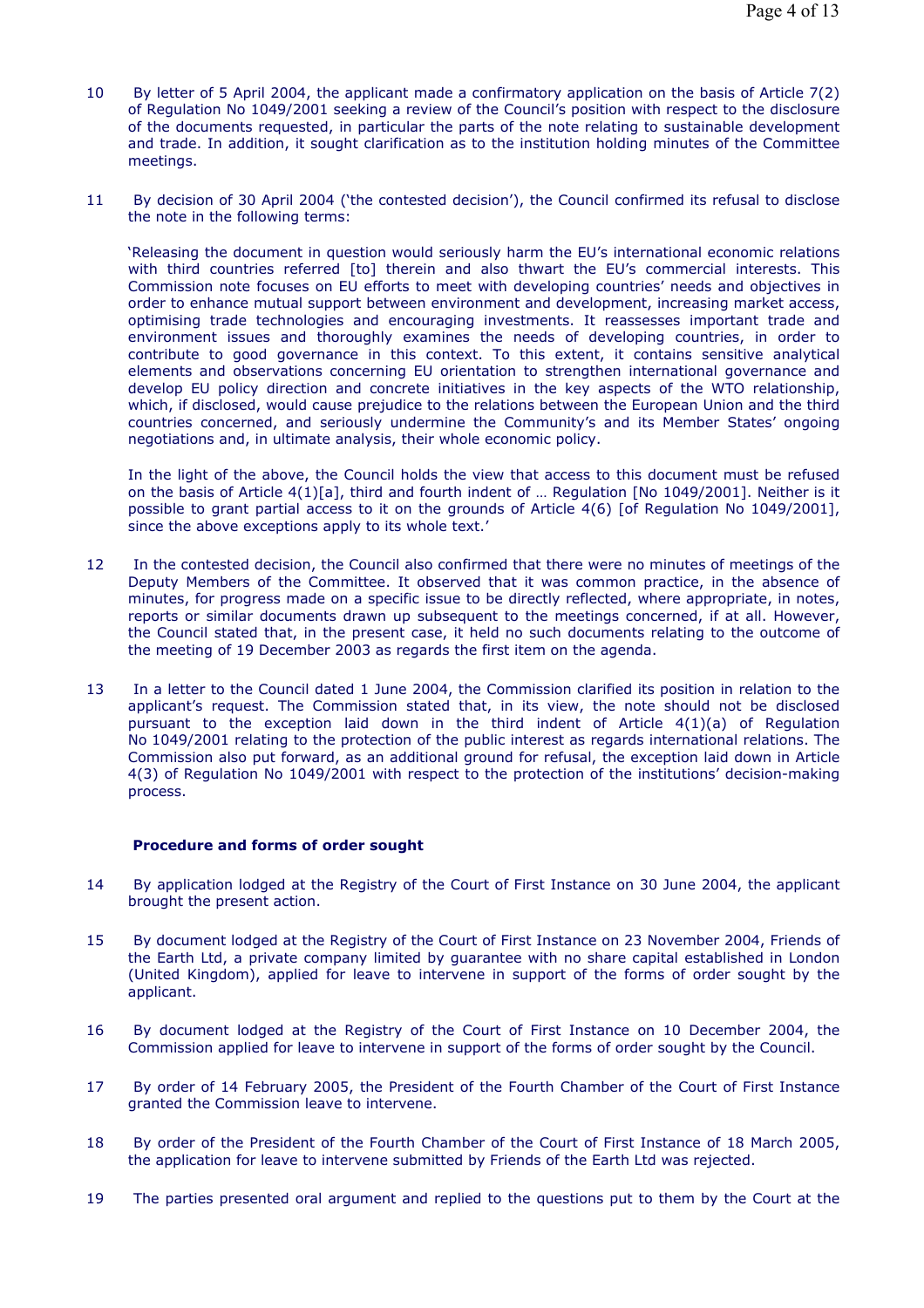hearing on 8 November 2006.

- 20 The applicant claims that the Court should annul the contested decision.
- 21 The Council contends that the Court should:
	- dismiss the action as unfounded;
	- order the applicant to pay the costs.
- 22 The Commission contends that the Court should:
	- dismiss the action as unfounded;
	- order the applicant to pay the costs, including the costs incurred by the Commission.

#### **Law**

23 The applicant relies on three pleas in law alleging (i) infringement of Article 4(1) of Regulation No 1049/2001 in that the Council, in refusing it access to the note, failed to provide adequate reasons for its refusal and erred in its assessment as to whether the relevant information could be disclosed; (ii) infringement of Article 4(6) of Regulation No 1049/2001 in that the Council, by rejecting the possibility of a partial disclosure of the note, failed properly to apply the principle of proportionality; and (iii) infringement of Article 2 of Regulation No 1049/2001 in that the Council infringed its right of access to documents by refusing it access to the minutes relating to the first item on the agenda of the meeting of 19 December 2003 or, in the absence of a minute, to information on the terms of the discussions which took place at that meeting and the records of those in attendance at that meeting.

 *The first plea, alleging infringement of Article 4(1) of Regulation No 1049/2001* 

#### Arguments of the parties

- 24 The applicant submits that the Council, first, failed to state adequate reasons for its refusal to grant access to the note and, secondly, erred in its assessment as to whether the note could be disclosed.
- 25 With regard to the requirement to state adequate reasons, the applicant states that, to the extent that the note relates to the WTO, and in particular to sustainable development and trade, the Council failed to identify the manner in which disclosure of information of such a general nature could genuinely prejudice the Community's international relations and economic policy.
- 26 With regard to the allegedly erroneous assessment as to whether the note could be disclosed, the applicant draws attention to the case-law of the Court of First Instance relating to the Council's former rules governing access to documents and states that that case-law remains relevant to decisions taken pursuant to Regulation No 1049/2001 and the internal rules of procedure which replace them. In particular, it is apparent from Case T-194/94 *Carvel and Guardian Newspapers* v *Council* [1995] ECR II-2765 that any response to a request for information must balance, on a case by case basis, the interest of citizens in gaining access to the documents concerned against any interest of the Council in maintaining the confidentiality of those documents. Likewise, any exception relied on must be interpreted restrictively and a refusal of disclosure must be properly reasoned. Moreover, the Council did not establish the connection between the subject-matter of the note and any adverse consequences of its disclosure.
- 27 The applicant concludes that the Council erred in failing to apply the correct balance when it considered the application for access to the note and in failing to have adequate regard to the fundamental right of access to documents conferred by Article 2 of Regulation No 1049/2001.
- 28 The Council contends, in the first place, that it stated the reasons for its decision in the most thorough manner possible without disclosing the content of the note. In an effort to be as transparent as possible as to the negotiations' goals, it sent to the applicant two Commission documents which provided more information on those goals.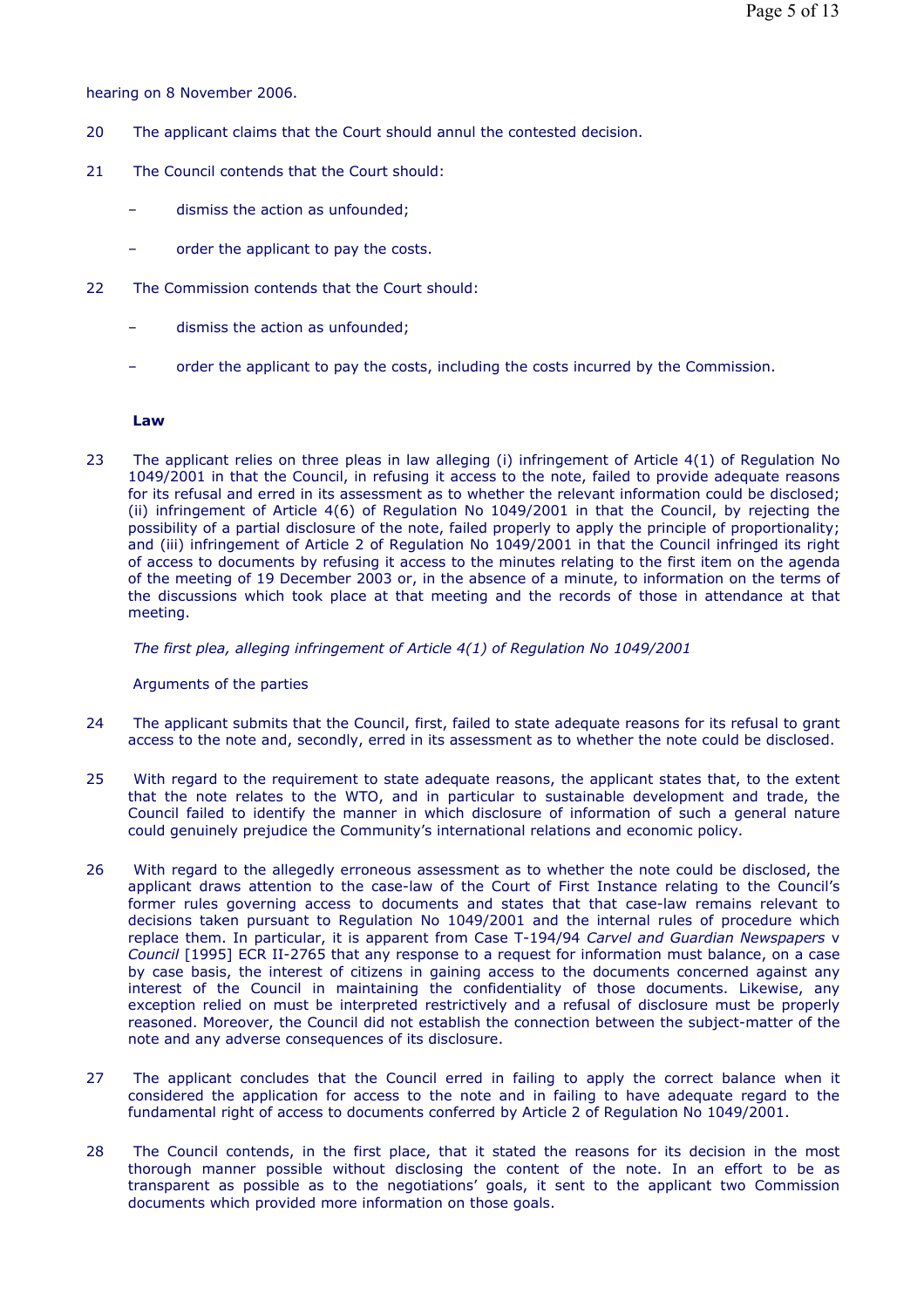- 29 In that regard, the Commission observes that, in the contested decision, the Council described the contents of the note in an appropriate and sufficiently detailed way, explaining why access to those contents was covered by an exception. In accordance with settled case-law, such a statement of reasons is sufficiently clear to allow the applicant to understand why the Council did not grant it access to the note and to enable the Court of First Instance to review the legality of the contested decision.
- 30 In the second place, the Council states that the note concerns the way in which the Community should conduct negotiations on trade and the environment within the WTO in the course of the Doha round. More specifically, the note contains sensitive analytical material and observations concerning the Community's policy to strengthen international governance, including details concerning the EU's response to the needs and objectives of developing countries. It also sets out Community policy direction and concrete initiatives in the key aspects of its relationship with the WTO. The Council stated at the hearing that it was an information note on the status of negotiations setting out, on the one hand, the positions adopted by third countries and, on the other hand, the options open to the Community.
- 31 Disclosure of the note would prejudice the relations between the Community and the third countries referred to in the note and would seriously undermine the positions adopted by the Community and its Member States in negotiations within the WTO and, therefore, their whole economic policy.
- 32 The Council draws attention to the sensitive context of those negotiations, the resistance encountered and the difficulty in reaching an agreement, illustrated by the breakdown of negotiations at the WTO Ministerial Conference in Cancun in September 2003. In that context, disclosure of the note, which describes the different options that the Community has and proposes the approach it should adopt in those negotiations, and which assesses the positions of the other parties to the negotiations, would seriously undermine the room for negotiation needed by the Community institutions in order to bring complex negotiations within the WTO to a successful conclusion. In that regard, the applicant itself acknowledged that negotiating tactics should not, by their very nature, be disclosed to the public.
- 33 The Council infers from the above that access to the note must be refused on the basis of the third and fourth indents of Article 4(1)(a) of Regulation No 1049/2001 in order to protect the public interest as regards international relations and the Community's financial, monetary and economic policy.
- 34 Lastly, the Council, supported by the Commission, submits that, in the present case, it was not required to balance the need to maintain the confidentiality of the note, on the one hand, against the applicant's interest in obtaining access to the note, on the other hand. Even though a balancing of interests is required under paragraphs (2) to (4) of Article 4 of Regulation No 1049/2001 in accordance with the relevant case-law, that is not the case as far as paragraph (1) of that article is concerned. It cannot be imagined that this was mere oversight on the part of the legislature. Rather, it was an explicit choice, justified by the importance of the interests requiring protection. That argument is supported by the inclusion in Article  $4(1)(b)$  of Regulation No 1049/2001 of the exception for the protection of privacy and the integrity of the individual in accordance with Community legislation regarding the protection of personal data.
- 35 Moreover, according to the Council, even if all the exceptions laid down in Article 4 of Regulation No 1049/2001 were subject to strict interpretation, that still could not mean that those exceptions are to be interpreted as not having any practical effect. If the conditions in Article 4(1) of Regulation No 1049/2001 are met, the Council is obliged to apply that provision and refuse access to the note.

Findings of the Court

- 36 With regard to the alleged inadequacy of the statement of reasons in the contested decision, settled case-law provides that the purpose of the obligation on the institution to state the reasons for its decision to refuse access to a document is, first, to provide the person concerned with sufficient information to make it possible to determine whether the decision is well founded or whether it is vitiated by an error which may permit its validity to be contested and, secondly, to enable the Community judicature to review the lawfulness of the decision. The extent of that obligation depends on the nature of the measure at issue and the context in which it was adopted (see Case T-187/03 *Scippacercola* v *Commission* [2005] ECR II-1029, paragraph 66 and the case-law cited).
- 37 In the present case, in the contested decision the Council sets out in detail the reasons for its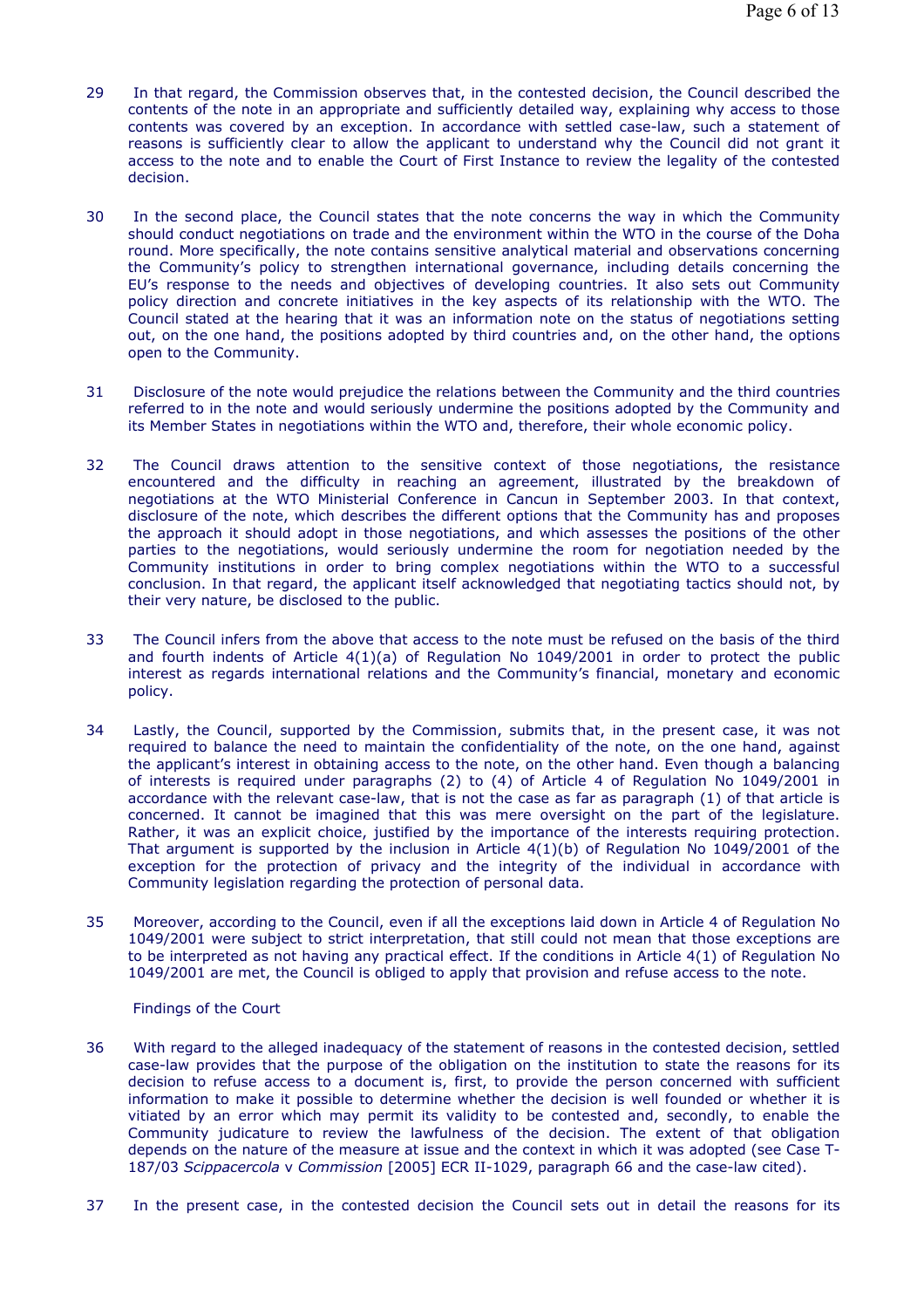- refusal by providing information which shed light on the subject-matter of the note and the reasons why its disclosure could undermine the protection of the public interest as regards international relations and the Community's financial, monetary and economic policy. As the Council rightly observed, it is not possible to provide all the information as to why the note cannot be disclosed without revealing its contents and without thereby depriving the exception of its very purpose. It follows that the applicant's argument that the Council failed to provide adequate reasons for its refusal cannot be accepted since the reasoning given in the contested decision is sufficiently clear to allow the applicant to understand why the Council did not grant it access to the note, to enable it to challenge that refusal effectively before the Court of First Instance and to enable that court to review the legality of the contested decision.
- 38 As regards the assessment as to whether the note could be disclosed and the refusal to grant access to it under the third and fourth indents of Article 4(1)(a) of Regulation No 1049/2001, it must be pointed out that the provisions of Regulation No 1049/2001 substantially reproduce the content of the earlier legislation as regards the scope of the exceptions to the right of access to documents.
- 39 According to the case-law relating to that legislation, the rule is that the public is to have access to the documents of the institutions and refusal of access is the exception to that rule. Consequently, the provisions sanctioning a refusal must be construed and applied strictly so as not to defeat the application of the rule. Moreover, an institution is obliged to consider in respect of each document to which access is sought whether, in the light of the information available to that institution, disclosure of the document is in fact likely to undermine one of the public interests protected by the exceptions which permit refusal of access. In order for those exceptions to be applicable, the risk of the public interest being undermined must therefore be reasonably foreseeable and not purely hypothetical (see Case T-211/00 *Kuijer* v *Council* [2002] ECR II-485, paragraphs 55 and 56 and the case-law cited).
- 40 It is also apparent from the case-law that the institutions enjoy a wide discretion when considering whether access to a document may undermine the public interest and, consequently, that the Court's review of the legality of the institutions' decisions refusing access to documents on the basis of the mandatory exceptions relating to the public interest must be limited to verifying whether the procedural rules and the duty to state reasons have been complied with, the facts have been accurately stated, and whether there has been a manifest error of assessment of the facts or a misuse of powers (see, to that effect, Case T-14/98 *Hautala* v *Council* [1999] ECR II-2489, paragraphs 71 and 72, and *Kuijer* v *Council*, cited in paragraph 39 above, paragraph 53).
- 41 As to whether there was a manifest error of assessment of the facts, as the applicant essentially submits is the case, it must be noted that the Council refused to grant access to the note so as not to risk upsetting the negotiations that were taking place at that time in a sensitive context, which was characterised by resistance on the part of both the developing and the developed countries and the difficulty in reaching an agreement, as illustrated by the breakdown of negotiations at the WTO Ministerial Conference in Cancun in September 2003. Thus, in considering that disclosure of that note could have undermined relations with the third countries which are referred to in the note and the room for negotiation needed by the Community and its Member States to bring those negotiations to a conclusion, the Council did not commit a manifest error of assessment and was right to consider that disclosure of the note would have entailed the risk of undermining the public interest as regards international relations and the Community's financial, monetary and economic policy, which was reasonably foreseeable and not purely hypothetical.
- 42 It follows from the above that the Council has, first, given sufficient reasons for its refusal to grant access to the note and, secondly, not misinterpreted the conditions for applying the exceptions to public access to documents laid down in the third and fourth indents of Article 4(1)(a) of Regulation No 1049/2001.
- 43 Those conclusions cannot be altered by the applicant's arguments concerning the need to balance its interest in having access to the note against the Council's interest in not disclosing it.
- 44 The exceptions set out in Article 4(1) of Regulation No 1049/2001 are framed in mandatory terms and it follows that the institutions are obliged to refuse access to documents falling under any one of those mandatory exceptions once the relevant circumstances are shown to exist (see, by analogy, Case T-105/95 *WWF UK* v *Commission* [1997] ECR II-313, paragraph 58). Those exceptions are therefore different from the exceptions relating to the interest of the institutions in maintaining the confidentiality of their deliberations laid down in Article 4(3) of Regulation No 1049/2001, in the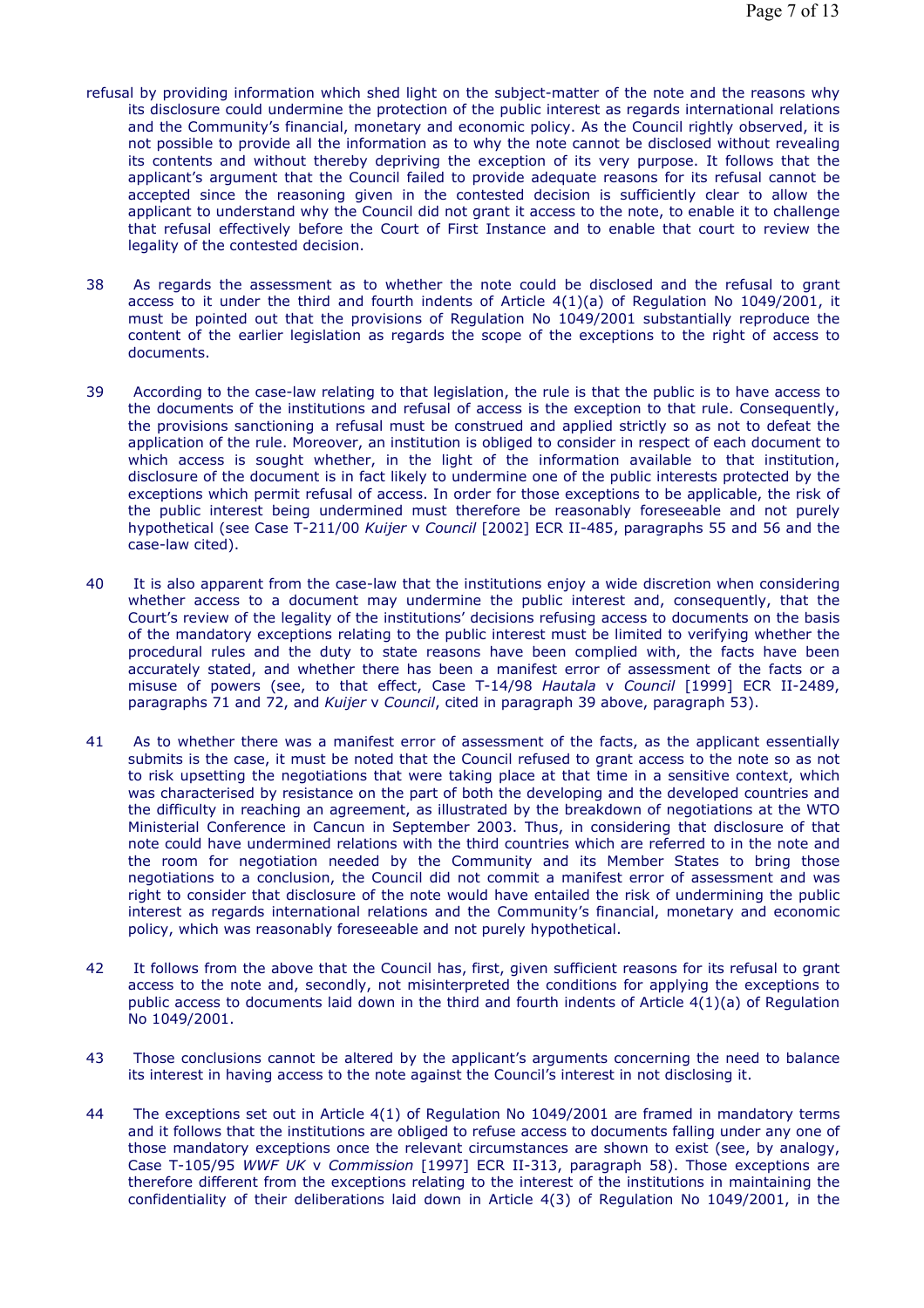- application of which the institutions enjoy a discretion which allows them to balance, on the one hand, their interest in maintaining the confidentiality of their deliberations against, on the other hand, the interest of the citizen in gaining access to documents (see, by analogy, *Carvel and Guardian Newspapers* v *Council*, cited in paragraph 26 above, paragraphs 64 and 65).
- 45 Since the exceptions at issue in the dispute fall under Article 4(1) of Regulation No 1049/2001, the Council was not required in the present case to balance the protection of the public interest against the applicant's interest in gaining access to the note.
- 46 In view of the foregoing, the first plea must be rejected.

 *The second plea, alleging infringement of Article 4(6) of Regulation No 1049/2001* 

Arguments of the parties

- 47 The applicant submits, in essence, that the Council failed properly to apply the principle of proportionality in assessing whether partial disclosure of the note was possible.
- 48 The Council claims that it considered the possibility of a partial disclosure of the note in accordance with Article 4(6) of Regulation No 1049/2001 and the relevant case-law and also consulted the Commission, which had drawn up the note, on this point. As a result of this, the Council concluded that the exceptions set out in the third and fourth indents of Article  $4(1)(a)$  of Regulation No 1049/2001 applied to the note in its entirety and that, consequently, partial access to the note could not be granted. Moreover, it would have been difficult for it to provide further information without disclosing the content of the note.
- 49 At the hearing, the Council stated that it was a closely-written document, designed to provide experts in the field with information on specific issues relating to the negotiations that were ongoing and did not contain generalities which could have been taken in isolation and disclosed. Therefore, both the analytical elements and the observations contained in the note were of a sensitive nature.

Findings of the Court

- 50 It is clear from the wording itself of Article 4(6) of Regulation No 1049/2001 that an institution is required to consider whether it is appropriate to grant partial access to documents requested and to confine any refusal to information covered by the relevant exceptions. The institution must grant partial access if the aim pursued by that institution in refusing access to a document may be achieved where all that is required of the institution is to blank out the passages which might harm the public interest to be protected (see, to that effect, Case C-353/99 P *Council* v *Hautala* [2001] ECR I-9565, paragraph 29).
- 51 In the present case, it is apparent from the contested decision and was confirmed at the hearing that the Council considered the possibility of a partial disclosure of the note and also consulted the Commission on this question pursuant to Article 4(4) of Regulation No 1049/2001. As a result of this, the Council concluded that such partial disclosure under Article 4(6) of Regulation No 1049/2001 was not possible since the exceptions in Article 4(1) of Regulation No 1049/2001 applied to the note in its entirety. The Commission, the framer of the note, also came to that conclusion in its correspondence with the Council, in particular in its letter of 1 June 2004.
- 52 The Council justifies its refusal to grant partial access to the note on the ground that it consists entirely of elements of analysis and observations on the positions of a number of the Community's partners in negotiations within the WTO and on negotiating options open to Community negotiators, the disclosure of which would have seriously undermined the conduct of the ongoing negotiations. It also stated that the note had been designed to provide experts, such as the Members of the Committee, with information.
- 53 It is therefore apparent from the contested decision that, in view of the fact that the first item on the agenda of the meeting of the Committee was concerned with an analysis of the status of negotiations within the WTO and the fact that the note had been previously distributed to the Members of the Committee for that purpose, the whole content of the note had to be regarded as sensitive and, accordingly, was covered in its entirety by the pubic interest as regards the Community's international relations and economic policy, which is protected by the exception laid down in the third and fourth indents of Article 4(1)(a) of Regulation No 1049/2001.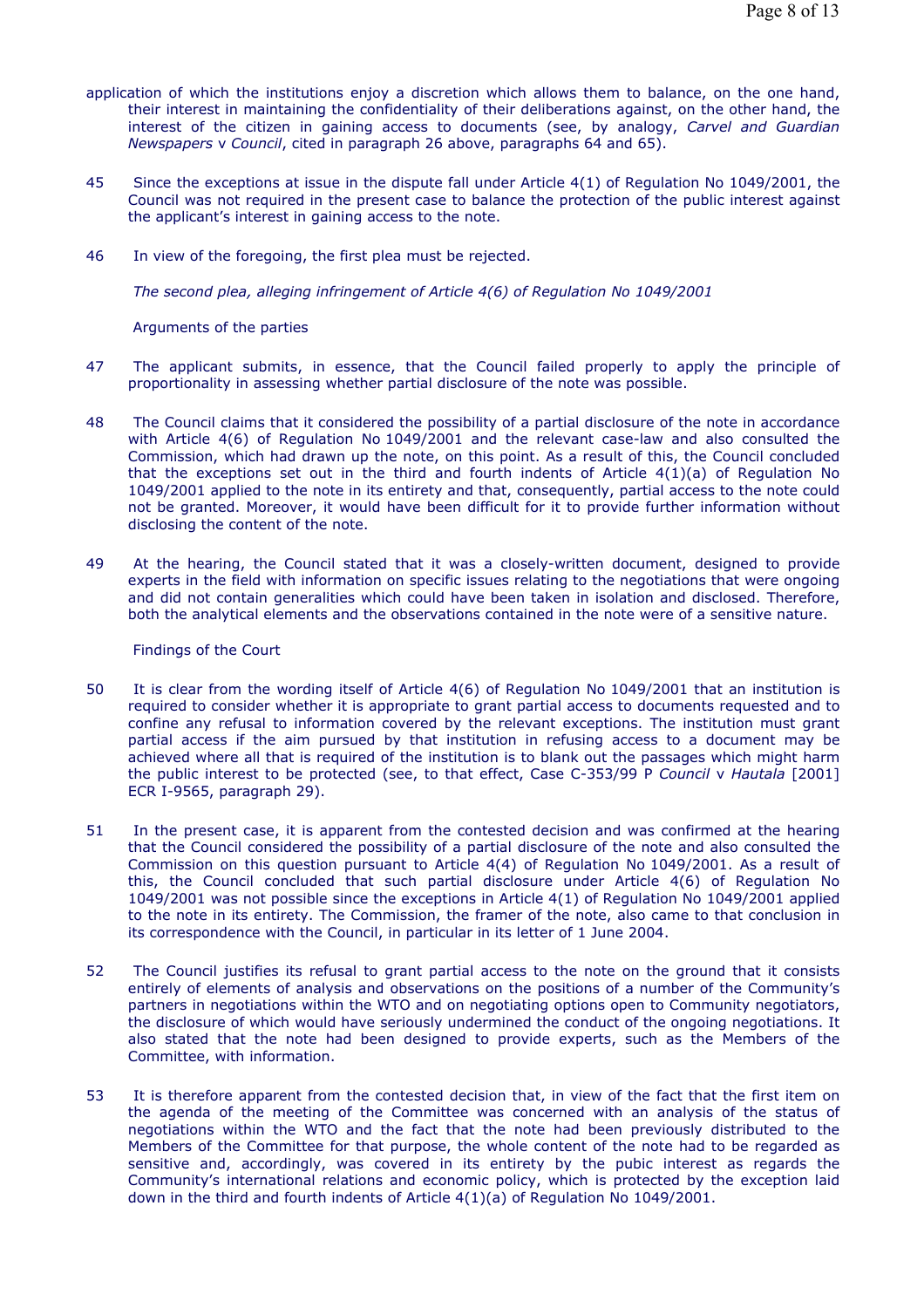- 54 It follows that, in refusing the applicant partial access to the note, the Council did not apply Article 4(6) of Regulation No 1049/2001 incorrectly.
- 55 In view of the above, the second plea in law must be rejected.

 *The third plea, alleging infringement of Article 2 of Regulation No 1049/2001* 

56 This plea consists of three parts. The first part alleges that the Council refused to grant access to the minutes relating to the first item on the agenda of the meeting of 19 December 2003 on the basis that there were no such minutes. The second part alleges that the Council refused, in the absence of any minutes, to provide the applicant with information on the content of the discussions on the first item on the agenda of the meeting of 19 December 2003 in a form capable of being disseminated. The third part alleges that the Council refused to grant access to the records of those in attendance at that meeting.

 The first part, alleging that the Council refused to grant access to the minutes relating to the first item on the agenda of the meeting of 19 December 2003 on the basis that there were no such minutes

- Arguments of the parties
- 57 The applicant maintains that Regulation No 1049/2001 is applicable to the documents drawn up and held by the Committee. Under Article 21 of the Rules of Procedure, there should be minutes of the meetings of that Committee, either in its configuration of Deputy Members or of full Members, given its status as a Council preparatory committee.
- 58 It is contrary to the principle of transparency, which is referred to in the preamble to Regulation No 1049/2001 and in Article 19 of the Rules of Procedure, and to the principle of good administration for there not to be any minutes of a meeting of the Committee. The right of access to documents, as guaranteed by Article 2 of Regulation No 1049/2001, would be rendered entirely devoid of meaning if the institutions were not to record information in a form that enables it to be disseminated to the public. The institutions have a duty to record information, especially where that information consists of the deliberations of one of the committees which exist to inform the decision-making of both the Council and the Commission.
- 59 The Council replies that no minute of that meeting was produced and that there is no rule that such a document must be prepared. In view of the number of meetings organised in the Council, such an obligation would have clearly unacceptable consequences and would be impossible to comply with.
- 60 The Council draws attention to the case-law according to which, where the institution concerned asserts that a particular document to which access has been sought does not exist, there is a presumption that it does not and that that simple presumption may be rebutted in any way by relevant and consistent evidence. In the present case, the doubts expressed by the applicant as to the non-existence of minutes of the meeting of 19 December 2003 are based on a misinterpretation of the Rules of Procedure.
	- Findings of the Court
- 61 It would be contrary to the requirement of transparency which underlies Regulation No 1049/2201 for institutions to rely on the fact that documents do not exist in order to avoid the application of that regulation. In order that the right of access to documents may be exercised effectively, the institutions concerned must, in so far as possible and in a non-arbitrary and predictable manner, draw up and retain documentation relating to their activities.
- 62 It is apparent from the heading of the first item on the agenda of the meeting of 19 December 2003, as was confirmed at the hearing, that the purpose of that item was to provide the Members of the Committee with information on the status of the negotiations within the WTO. The purely informative nature of that item at the meeting and the fact that it did not call for any specific implementing measure explain why it was not considered necessary to minute it and why the item was not recorded in a summary report or other subsequent document of the Committee.
- 63 That being so, it is also not possible to conclude that the Council acted in an arbitrary or unpredictable manner by failing to produce minutes on that item at the meeting. It cannot therefore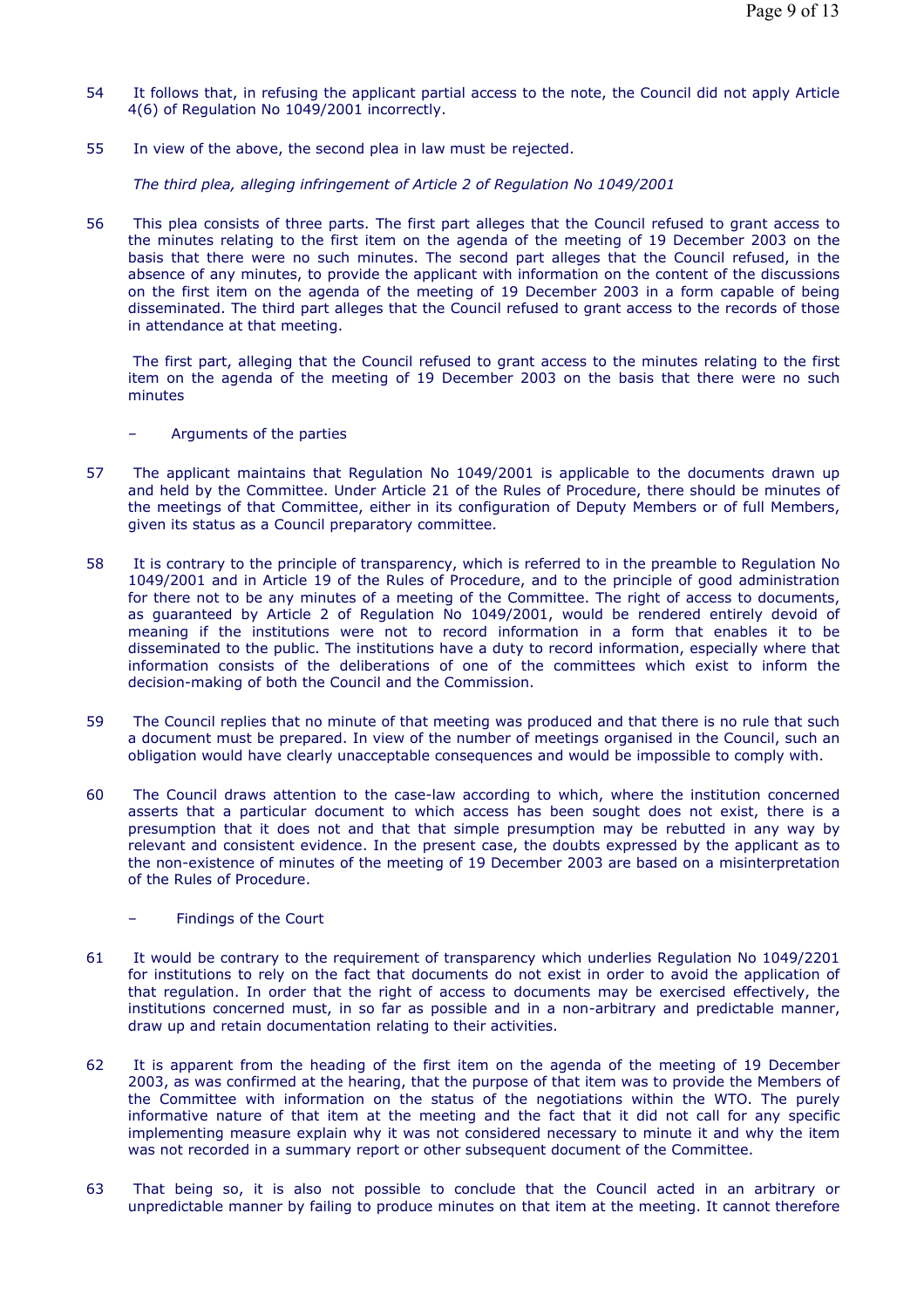- be concluded that the Council, in claiming that such minutes do not exist, infringed the applicant's right of access to documents conferred by Regulation No 1049/2001.
- 64 Accordingly, the first part of the third plea must be rejected.

 The second part, alleging that the Council refused, in the absence of any minutes, to provide the applicant with information on the content of the discussions on the first item on the agenda of the meeting on 19 December 2003

- Arguments of the parties
- 65 The applicant states that even if, according to the Council, there were no minutes of the meeting of 19 December 2003, in the sense intended by the Commission in its letter of 1 June 2004, the Council should have granted it access to information on the content of the discussions held at that meeting.
- 66 First, the applicant submits that information on the content of the discussions at the meeting should have been recorded in a form capable of being disseminated in order to give substance to the right of access to documents, which should be interpreted as a right to information in the light of the principle of transparency and the judgment in *Council* v *Hautala*, cited in paragraph 50 above, in which the Court expressly rejected the Council's argument that that right concerned only access to documents and not access to the information contained in them.
- 67 The right of access to documents, construed as a right of access to information, is particularly relevant in the field of protection of the environment under the Aarhus Convention on Access to Information, Public Participation in Decision-making and Access to Justice in Environmental Matters, which was signed by the Community. The proposal for a regulation on its application to the Community institutions, which, as was stated at the hearing, subsequently became Regulation (EC) No 1367/2006 of the European Parliament and of the Council of 6 September 2006 on the application of the provisions of the Aarhus Convention on Access to Information, Public Participation in Decision-making and Access to Justice in Environmental Matters to Community institutions and bodies (OJ 2006 L 264, p. 13), refers to Regulation No 1049/2001 with regard to access to information on the environment, which is defined as 'any information in written, visual, aural, electronic or any other material form'. It is therefore clear that Regulation No 1049/2001 applies to information generally and not simply to documents.
- 68 Secondly, the applicant submits that, in order to give full effect to the right of access to information guaranteed by Community law, the information to which a person has right of access must be provided in a suitable form and, even if the document in which the information is recorded cannot be provided, it must be drawn up, extracted, summarised or paraphrased from that original document.
- 69 The Council submits, first, that there is no obligation to record information, such as the content of the discussions at meetings of the Committee, in order that they can be made available. The applicant's interpretation of the right of access to documents as a right to information is based on a misreading of Regulation No 1049/2001 and of the case-law.
- 70 Thus, it is clear from the provisions of Regulation No 1049/2001, in particular its title, Article 2(3), Article 3, Article 10(3) and Articles 11 and 14, that that regulation applies to documents that are in existence, that is, documents drawn up or received by an institution and in its possession.
- 71 Similarly, the judgment in *Council* v *Hautala* answers only the question whether it is necessary to grant partial access to an already existing document. There is no support in case-law for the contention that the institutions are obliged to prepare a minute of all meetings held by them.
- 72 That conclusion cannot be affected by the applicant's argument that the principle of access to information in environmental matters is applicable on the basis of the Aarhus Convention since, at the time when the contested decision was adopted, neither the Aarhus Convention nor the regulation implementing it was in force. Moreover, the concept of environmental information established in that convention does not include committee discussions, on account of their oral nature, and neither of those legal instruments places an obligation on the Committee to draw up minutes of its meetings.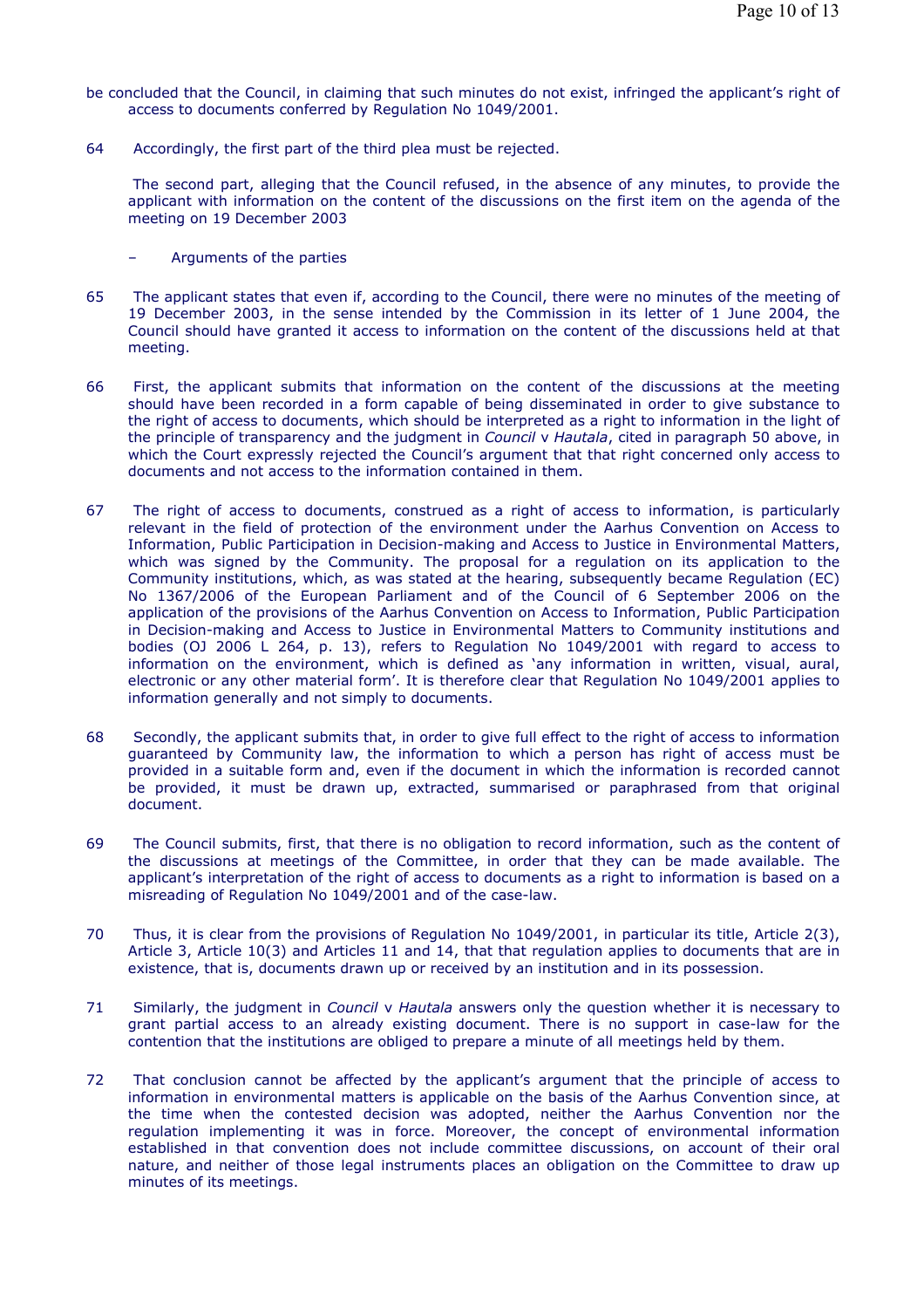- 73 Furthermore, it follows from the decisions of the European Ombudsman that an institution is not obliged to produce documents pursuant to Regulation No 1049/2001 where no document exists to which access may be granted.
- 74 In the second place, the Council contends that, contrary to the applicant's assertions, minutes are not documents that summarise other documents, but rather documents summarising an oral discussion. The applicant is therefore wrong to claim that the means needed to draw up minutes are readily at the Council's disposal.
	- Findings of the Court
- 75 First, it is to be noted that the scope of Regulation No 1049/2001, pursuant to Article 2(3) thereof, extends only to 'documents held by an institution, that is to say, documents drawn up or received by it and in its possession'.
- 76 Secondly, case-law provides that the concept of a document must be distinguished from that of information. The public's right of access to the documents of the institutions covers only documents and not information in the wider meaning of the word and does not imply a duty on the part of the institutions to reply to any request for information from an individual (see, by analogy, the order in Case T-106/99 *Meyer* v *Commission* [1999] ECR II-3273, paragraphs 35 and 36). It is true that it is apparent from the judgment in *Council* v *Hautala*, cited in paragraph 50 above, that Council Decision 93/731/EC of 20 December 1993 on public access to Council documents (OJ 1993 L 340, p. 43), which preceded Regulation No 1049/2001, covered not only documents held by the institutions as such but also information contained within those documents (paragraph 23 of the judgment). However, access to information – within the meaning of that judgment – may be granted only if that information is contained within documents, which presupposes that such documents exist.
- 77 In the present case, since there are no minutes or other documents relating to the first item on the agenda of the meeting of the Committee of 19 December 2003, the Council was not obliged to provide the applicant with information on the content of that item at the meeting.
- 78 It follows that the Council has not infringed the applicant's right of access to documents conferred by Regulation No 1049/2001 by refusing to provide it with information on the contents of the discussions relating to the first item on the agenda of the meeting of 19 December 2003, since that information did not exist in the form of a document that could be disseminated.
- 79 That finding cannot be altered by the applicant's arguments relating to the Aarhus Convention or the proposal for a regulation on its application in view of the fact that, as the Council rightly pointed out, at the time when the contested decision was adopted, neither the Aarhus Convention nor the regulation implementing it was in force.
- 80 Accordingly, the second part of the third plea must be rejected.

 The third part, alleging that the Council refused to grant access to the records of those in attendance at the Committee meeting of 19 December 2003

- Arguments of the parties
- 81 The applicant states, first, that the records of Members of the Committee and of the Commission of discussions within the Committee are not excluded from the scope of Regulation No 1049/2001 and must therefore be accessible to the public, unless the exception laid down in Article 4(3) of Regulation No 1049/2001 relating to internal deliberations applies.
- 82 The applicant submits, secondly, that its request for information was sufficiently widely couched to encompass records of the Committee's discussions and that the Commission's narrow interpretation of the concept of 'minutes' is totally unjustified. Consequently, the records of the Members of the Committee and of the Commission should be disclosed since the exception laid down by Article 4(3) of Regulation No 1049/2001, which is an exception to a general obligation, must be narrowly construed. Moreover, the Court of First Instance has previously rejected the argument that the disclosure of a committee's internal deliberations would necessarily undermine the smooth running and effectiveness of such deliberations.
- 83 The Council states that it is unaware whether the national delegations or the Commission prepared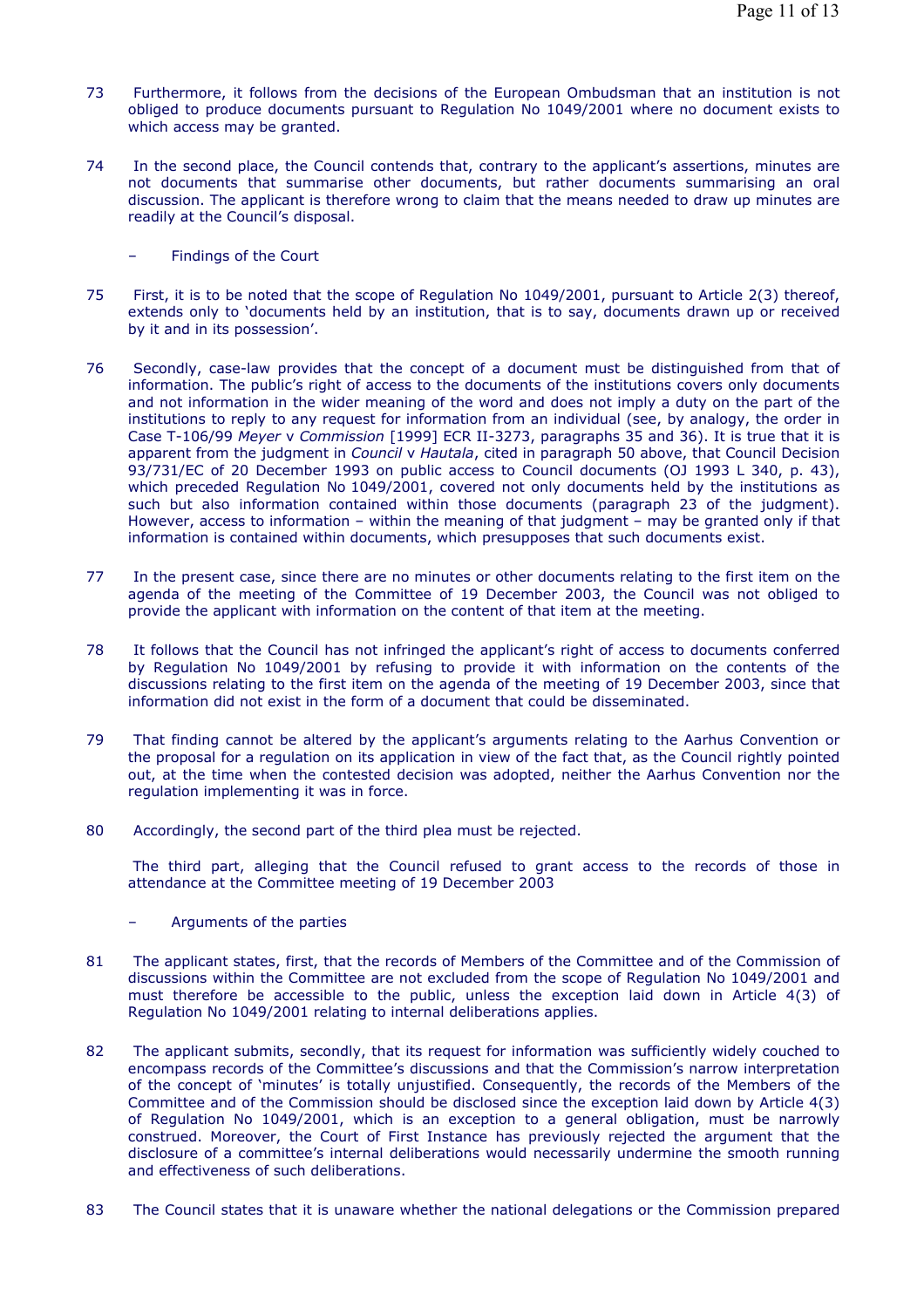- internal records or in what form. Since those records are exclusively for internal use by the Member State concerned or the Commission, they were not communicated to the Council. Consequently, as those records were not held by the Council, they fall outside the scope of Article 2(3) of Regulation No 1049/2001.
- 84 The Council also contends that, in its reply, the applicant has considerably changed its plea with regard to the claim relating to its request for access to the minutes of the meeting of 19 December 2003 by claiming that the Council infringed Regulation No 1049/2001 because it did not grant it access to the internal records of the Commission and of the Member States' delegations. In that regard, the Council states that, according to case-law, the decision on the confirmatory application sets the boundaries of the scope of the judicial proceedings. It is apparent from the confirmatory application that the applicant did not ask the Council to grant it access to those internal records of the Commission and of the Member States' delegations. Since it did not refuse access to those documents in the contested decision, the Council is not obliged to express a view on the applicant's arguments on that point.
	- Findings of the Court
- 85 It is clear that, in the two letters which prompted the contested decision, the applicant did not ask the Council for access to the records of those in attendance at the meeting of 19 December 2003. Accordingly, the contested decision is not concerned with access to the records of those in attendance at the meeting of 19 December 2003. Given that, first, where an application is brought before it for annulment of a Council decision refusing access to documents, the Community judicature must, in accordance with Article 230 EC, review the legality of that decision alone and, secondly, that the contested decision is not a response to a request for access to the internal records of the Commission and the Member States' delegations, the applicant's arguments concerning access to those records cannot, as a consequence, be accepted.
- 86 In any event, even if it were necessary to consider that the applicant's request was to be interpreted as including a request for access to the internal records of the Commission and of the Member States' delegations, the Council could not communicate those records pursuant to Article 2 (3) of Regulation No 1049/2001, since they were neither held nor received by the Council.
- 87 Consequently, the third part of the third plea must be rejected, as must this plea in its entirety.
- 88 It follows from all of the above that the action must be dismissed.

## **Costs**

- 89 Under Article 87(2) of the Rules of Procedure of the Court of First Instance, the unsuccessful party is to be ordered to pay the costs if they have been applied for in the successful party's pleadings. Since the applicant has been unsuccessful, it must be ordered to pay the Council's costs, as applied for by the defendant, in addition to bearing its own.
- 90 In accordance with the first subparagraph of Article 87(4) of the Rules of Procedure, the institutions which have intervened in the proceedings are to bear their own costs. The Commission must therefore bear its own costs.

On those grounds,

THE COURT OF FIRST INSTANCE (Fourth Chamber)

hereby:

- **1. Dismisses the action;**
- **2. Orders the applicant to bear its own costs and to pay those incurred by the Council;**
- **3. Orders the Commission to bear its own costs.**